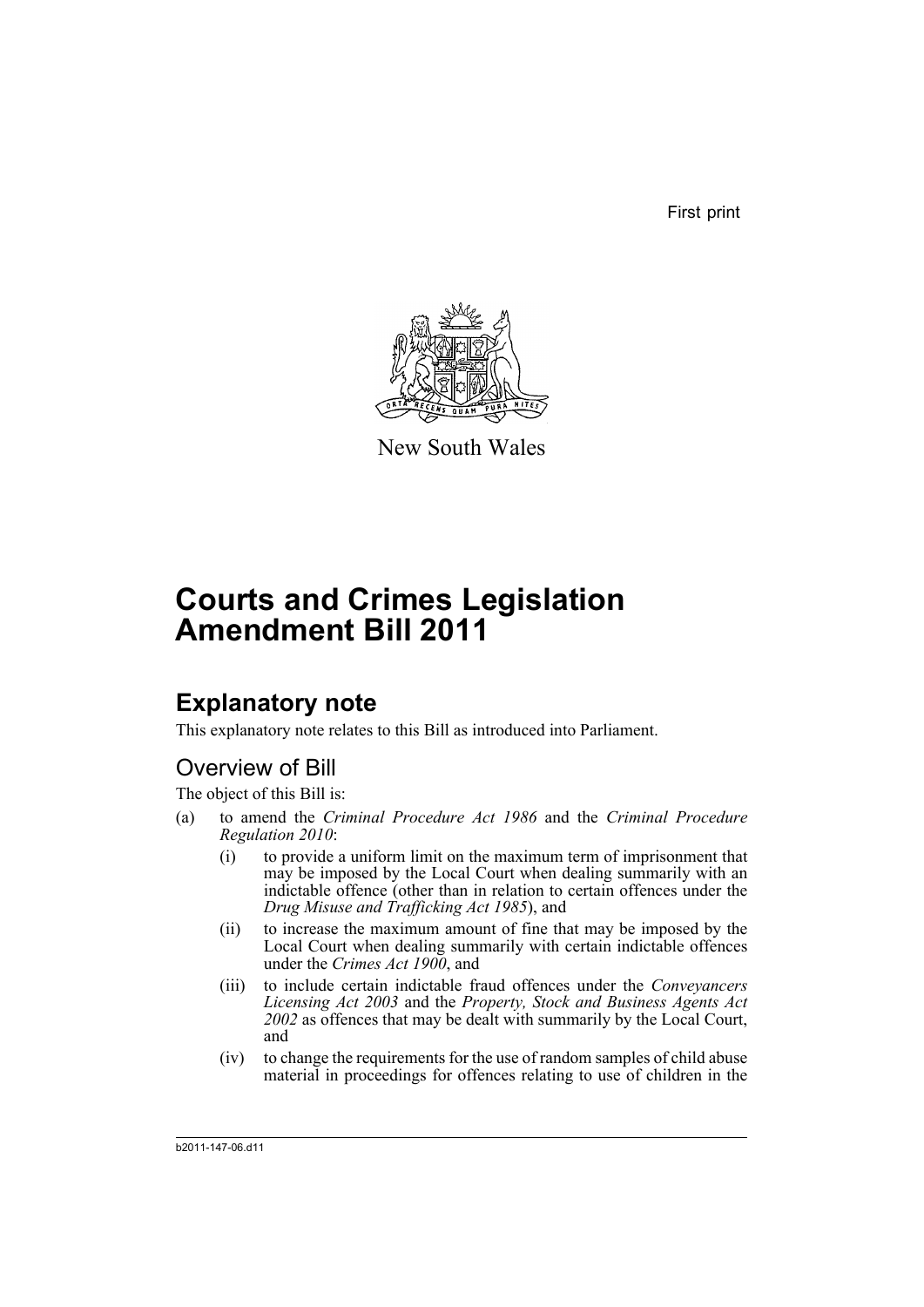Explanatory note

production of child abuse material and the production, dissemination and possession of such material, and

- (v) to clarify certain matters in relation to the provisions dealing with the protection of communications made in confidence to counsellors by the victims of sexual assault and to alter the regulation-making powers in relation to certain subpoenas, and
- (b) to amend the *Director of Public Prosecutions Act 1986* to ensure that a person who holds the office of the Director of Public Prosecutions and to whom the *Judges' Pensions Act 1953* applies is entitled to receive a pension under that Act if the person retires on account of ill-health and that the spouse of such a person who dies while holding that office is entitled to receive such a pension, and
- (c) to amend the *Fines Act 1996* to make it clear that an automated computer system may be used to refer overdue court imposed fines to the State Debt Recovery Office for the making of a court fine enforcement order.

### Outline of provisions

**Clause 1** sets out the name (also called the short title) of the proposed Act.

**Clause 2** provides for the commencement of the proposed Act on the date of assent to the proposed Act.

### **Schedule 1 Amendment of legislation**

#### **Schedule 1.1 Criminal Procedure Act 1986 No 209**

#### **Amendments relating to indictable offences dealt with summarily**

**Schedule 1.1 [1]–[4]** provide for a uniform limit on the term of imprisonment that may be imposed in relation to an indictable offence that is dealt with summarily by the Local Court of 2 years or the maximum term provided by law for the offence, whichever is the shorter term (other than in relation to certain offences under the *Drug Misuse and Trafficking Act 1985*).

The maximum fine that may be imposed by the Local Court when dealing summarily with offences under sections 56, 61 and 61N of the *Crimes Act 1900* (being offences dealing with certain assaults and acts of indecency) is increased from 20 penalty units to 50 penalty units.

**Schedule 1.1 [14] and [15]** include offences under sections 152 and 153 of the *Conveyancers Licensing Act 2003* and sections 211 and 212 of the *Property, Stock and Business Agents Act 2002* (relating to certain fraudulent conduct) in the list of indictable offences that may be dealt with summarily before the Local Court unless the prosecutor or the person charged with the offence elects to have the offence dealt with on indictment, but only in circumstances where the offence involves an amount exceeding \$5,000.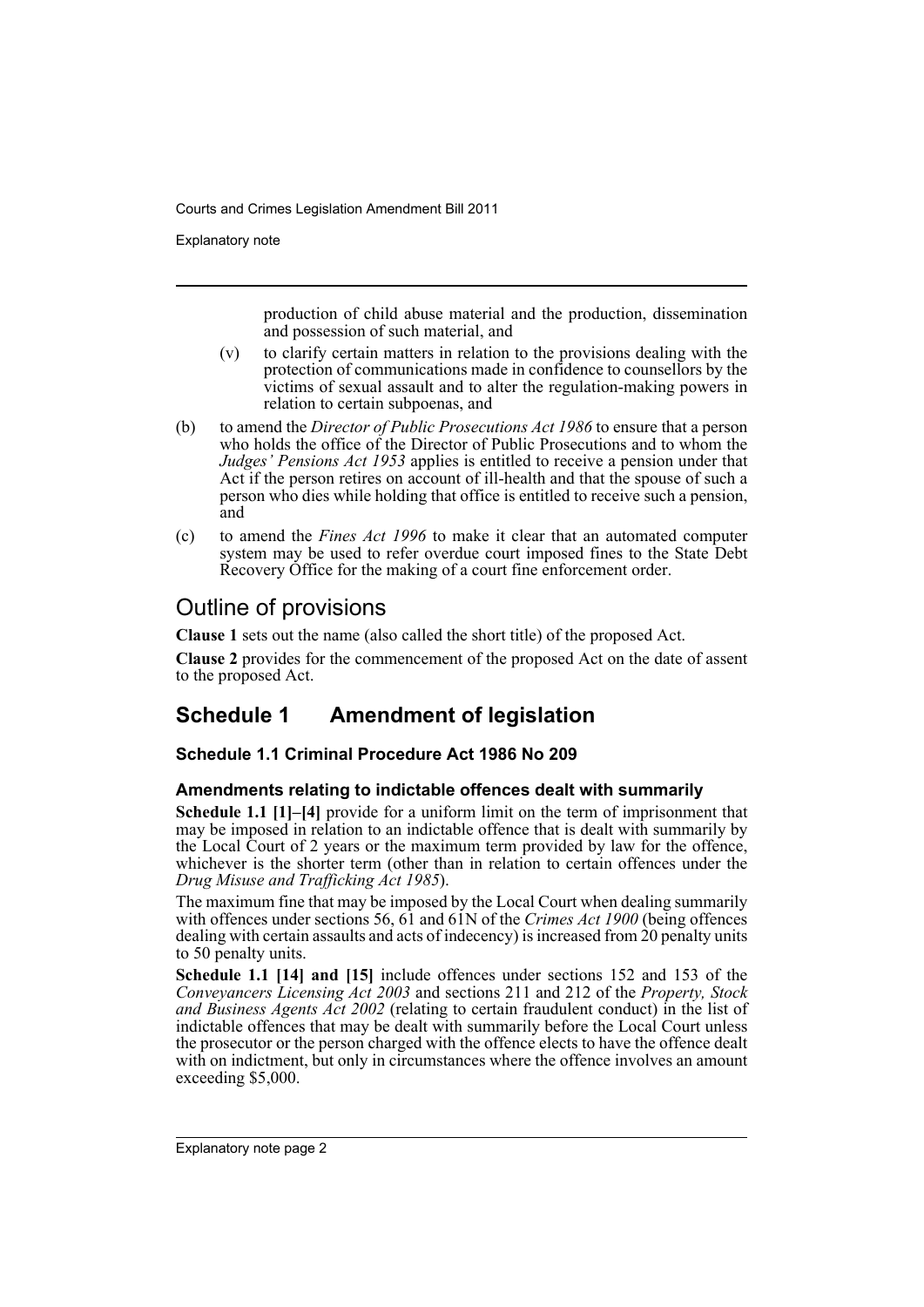Explanatory note

**Schedule 1.1 [16]** includes offences under sections 152 and 153 of the *Conveyancers Licensing Act 2003* and sections 211 and 212 of the *Property, Stock and Business Agents Act 2002* in the list of indictable offences that may be dealt with summarily before the Local Court unless the prosecutor elects to have the offence dealt with on indictment, but only in circumstances where the offence does not involve an amount exceeding \$5,000.

**Schedule 1.1 [17] and [18]** contain provisions of a savings or transitional nature.

#### **Amendments relating to use of random sample evidence in child abuse material proceedings**

**Schedule 1.1 [5] and [6]** change the provisions relating to the examination of a random sample of material in proceedings relating to child abuse material offences (that is, certain offences under the *Crimes Act 1900* relating to the production, dissemination or possession of child abuse material). Those provisions are intended to facilitate proceedings where a large quantity of material is being considered by investigating police officers and allows for evidence of the classification of a random sample of that material to be presented to the court. Currently, an analyst authorised by the Attorney General or the Director of Public Prosecutions may examine a random sample of child abuse material in proceedings and the findings of the analyst as to the nature and content of the sample are admissible as evidence of the nature and content of the whole of the material from which the sample is taken. The amendments will instead allow a person prescribed by the regulations as an authorised classifier to conduct those examinations. **Schedule 1.2** makes a consequential amendment to the *Criminal Procedure Regulation 2010*.

**Schedule 1.1 [6]–[10]** remove the requirement that such a random sample must be taken from child abuse material that is the subject of the proceedings (which would require the child abuse material to be extracted firstly from all the material) to enable the sample to be taken from material in the possession of the police some of which is alleged child abuse material the subject of the proceedings. A random sample is only admissible as evidence if the accused person has been given an opportunity to view all of the material from which the sample was taken.

#### **Amendments relating to protected counselling communications by victims of sexual assault**

**Schedule 1.1 [11]** clarifies that the limitations imposed by sections 297 and 298 of the Act in relation to the production and disclosure of certain communications made to counsellors in confidence by victims or alleged victims of sexual assault do not affect the court's powers in circumstances where a question arises that requires the court's consideration of a document or evidence.

**Schedule 1.1 [12] and [13]** change the provision that enables regulations to be made in relation to subpoenas in specified sexual assault proceedings. Instead, regulations will be able to be made in relation to subpoenas in connection with any criminal proceedings, but only subpoenas that require the production of documents recording certain communications made to counsellors in confidence.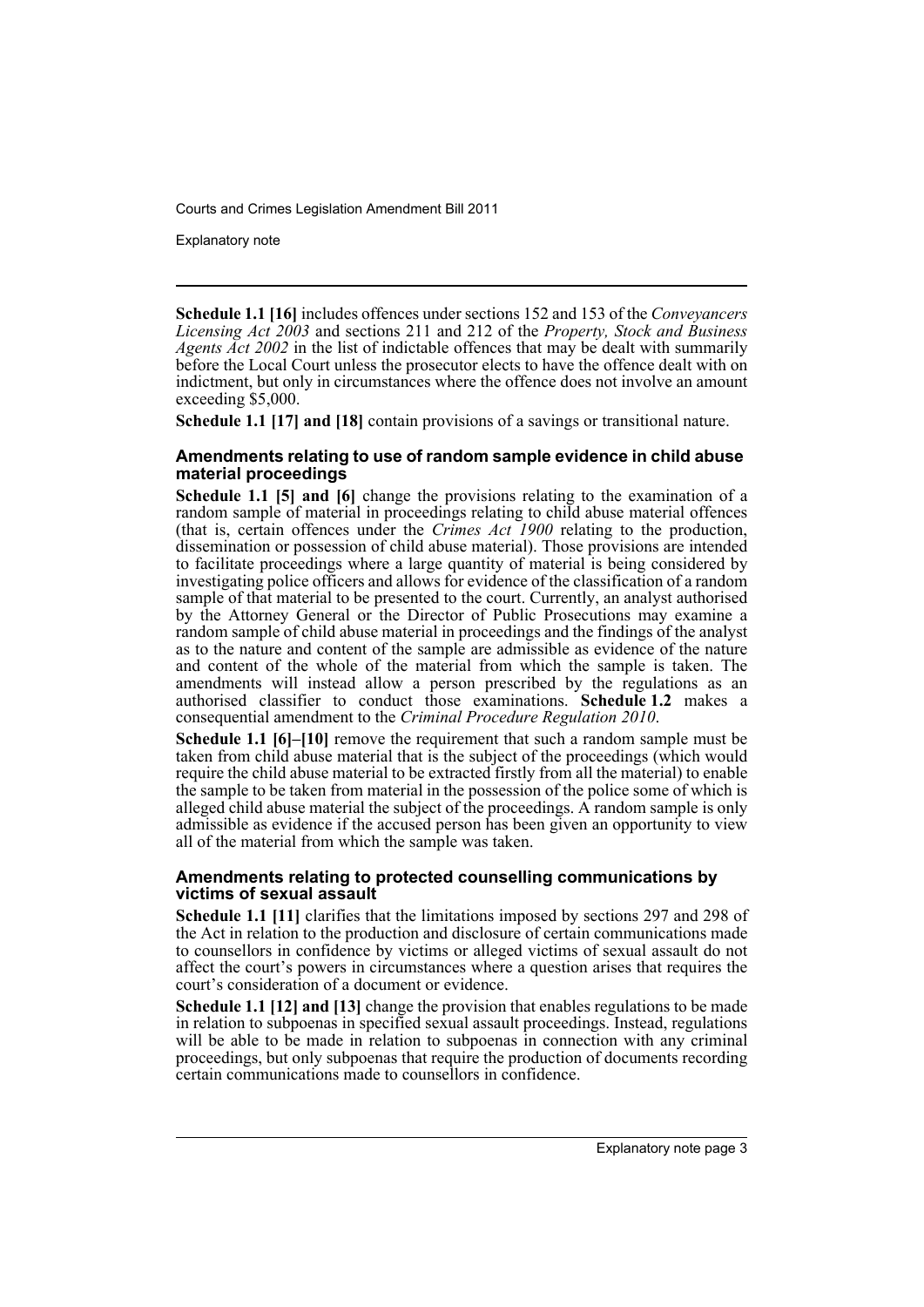Explanatory note

#### **Schedule 1.2 Criminal Procedure Regulation 2010**

**Schedule 1.2** prescribes as authorised classifiers, for the purposes of the random sample evidence provisions of the *Criminal Procedure Act 1986* referred to above, members of the NSW Police Force who have undertaken training in the classification of child abuse material that is conducted or arranged by the NSW Police Force.

#### **Schedule 1.3 Director of Public Prosecutions Act 1986 No 207**

**Schedule 1.3 [3]** amends the provisions that apply the *Judges' Pensions Act 1953* to a person holding office as Director of Public Prosecutions so as to enable such a person to receive a pension under that Act on retirement on grounds of ill-health, or to enable the spouse of such a person to receive a pension under that Act if the person dies in office, even though the person could not have received a normal retirement pension under that Act because the person would have been too young to qualify when his or her 10 year fixed and non-renewable term of office as Director expired. **Schedule 1.3 [1]** extends those amendments to the person holding the position of Director of Public Prosecutions immediately before the introduction of this Bill into Parliament.

**Schedule 1.3 [2] and [4]** make related amendments.

#### **Schedule 1.4 Fines Act 1996 No 99**

**Schedule 1.4** removes the requirement for the registrar of a court to refer unpaid court imposed fines to the State Debt Recovery Office for the making of a court fine enforcement order in circumstances where the court uses an automated electronic system for such referrals.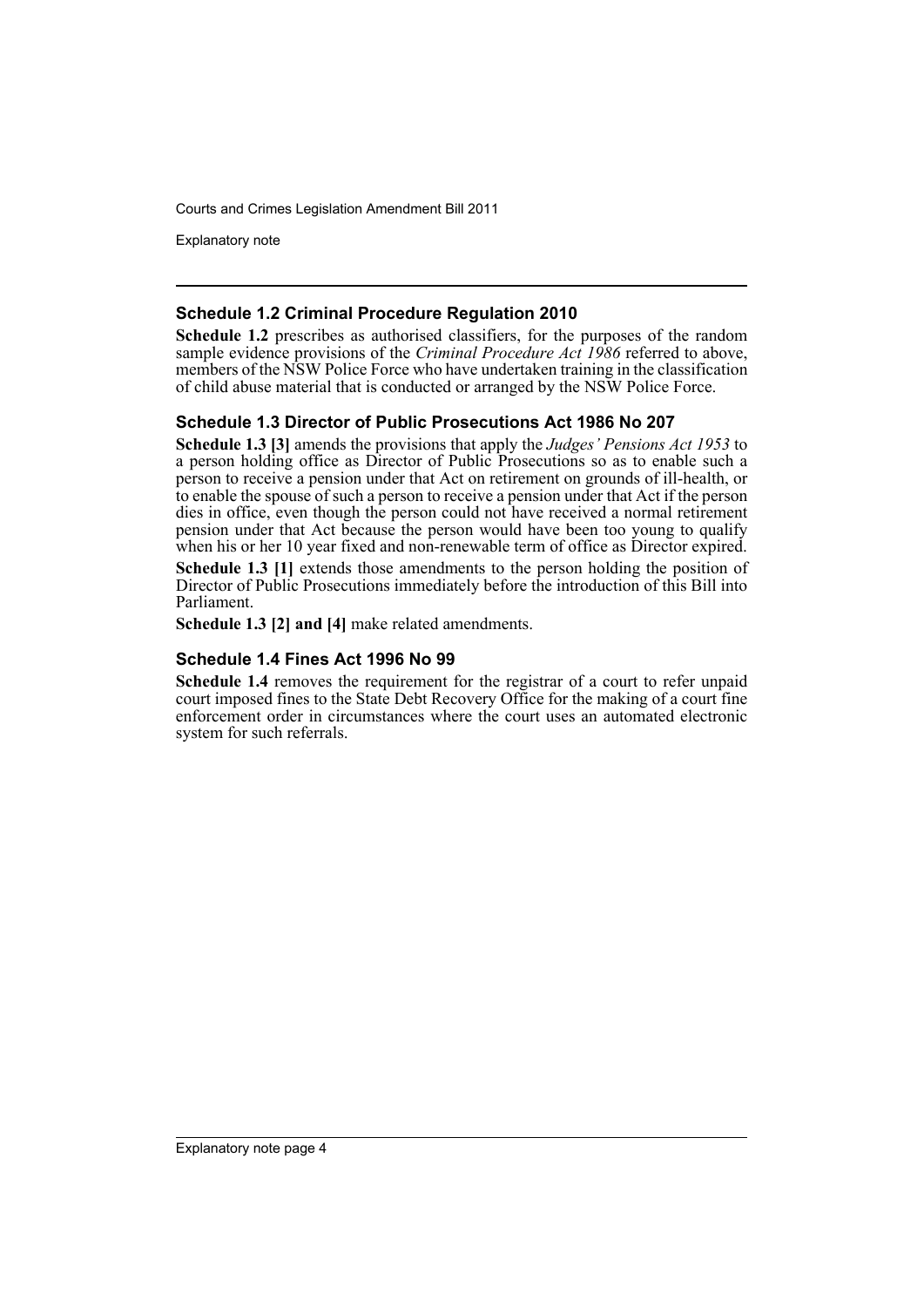First print



New South Wales

## **Courts and Crimes Legislation Amendment Bill 2011**

### **Contents**

|                                     | Page |
|-------------------------------------|------|
| Name of Act                         |      |
| 2 Commencement                      |      |
| Schedule 1 Amendment of legislation |      |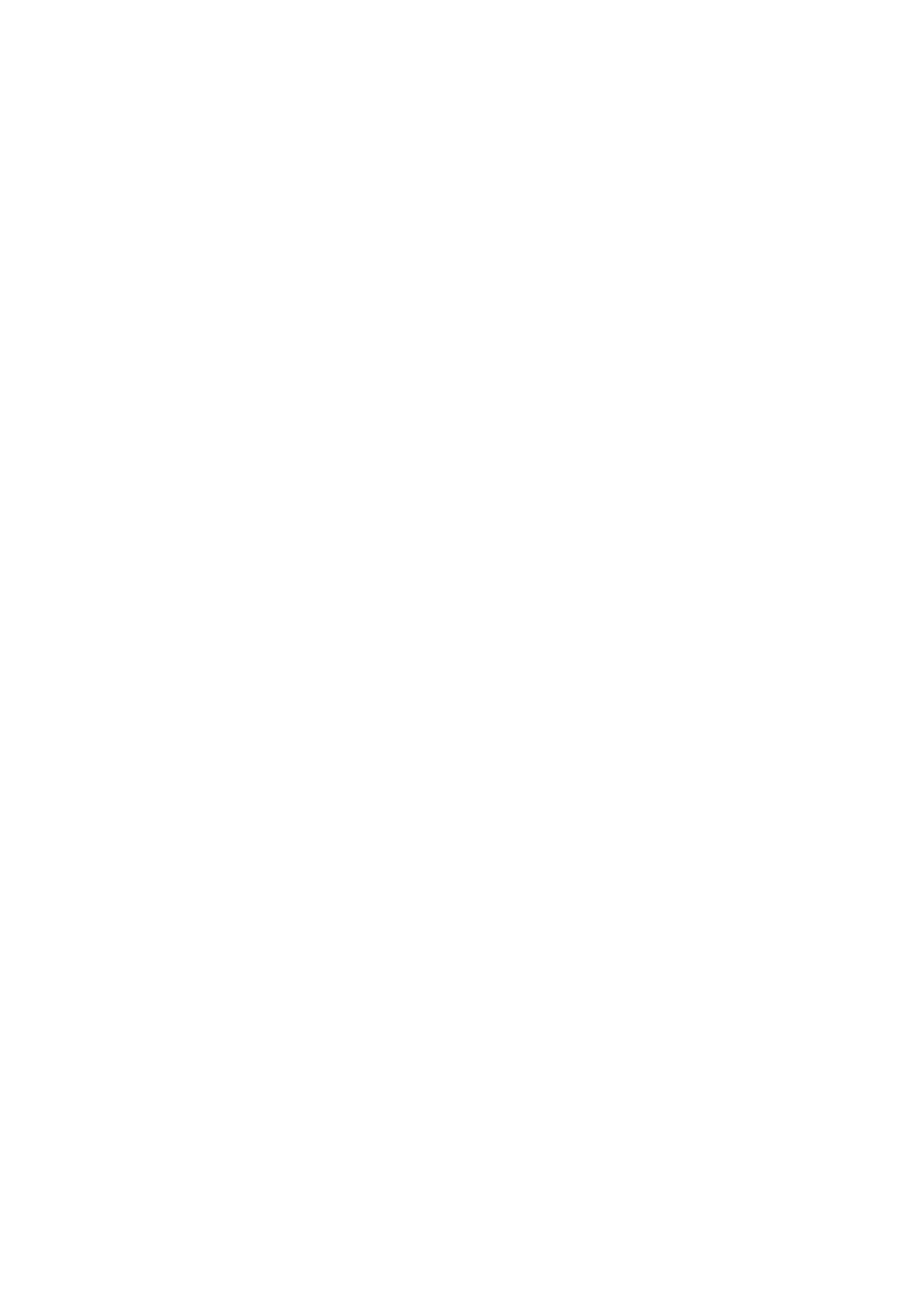

New South Wales

## **Courts and Crimes Legislation Amendment Bill 2011**

No , 2011

#### **A Bill for**

An Act to make miscellaneous amendments to legislation relating to crimes and court proceedings, the Director of Public Prosecutions and fine enforcement.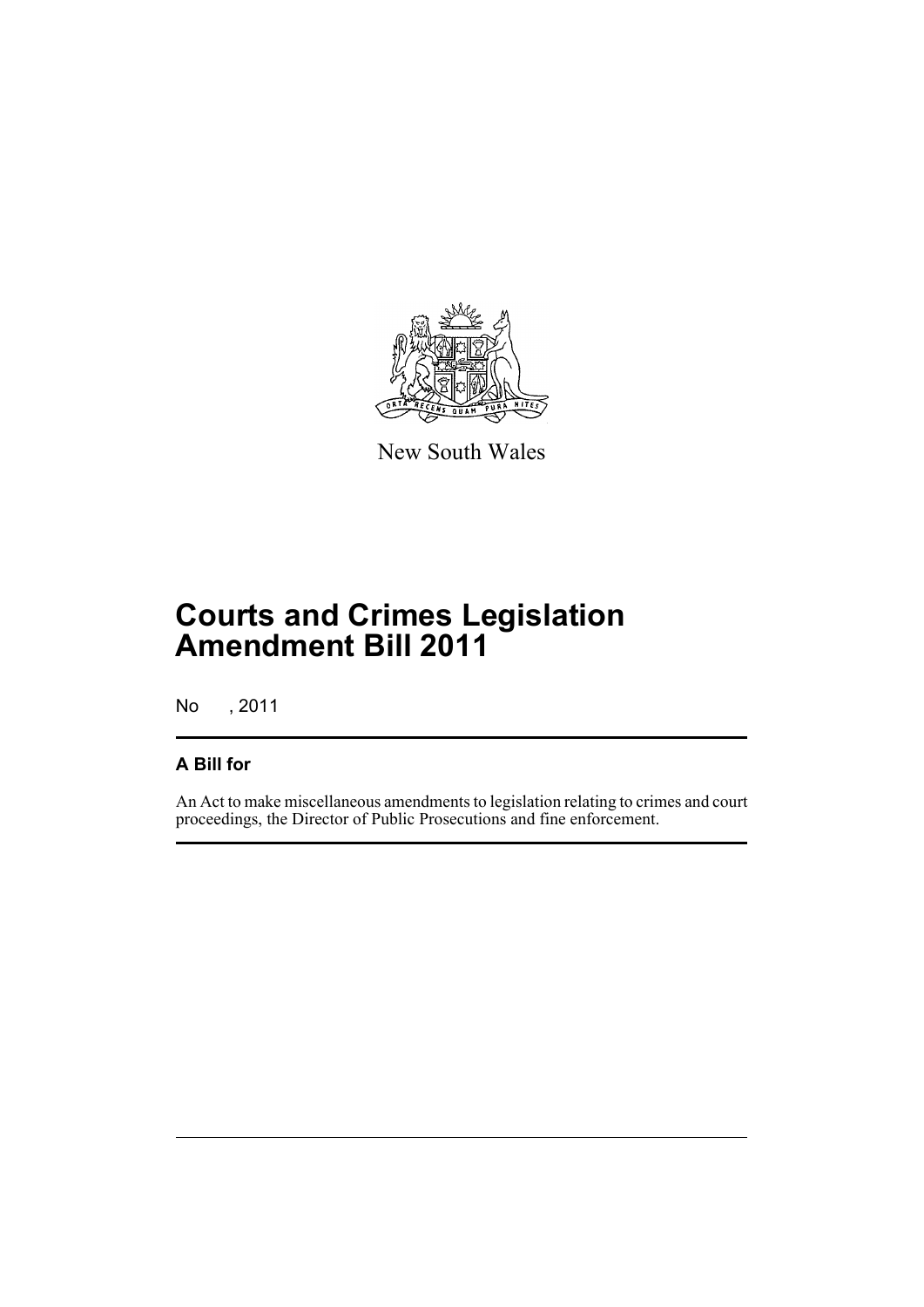<span id="page-7-1"></span><span id="page-7-0"></span>

| The Legislature of New South Wales enacts: |                                                                   |                |
|--------------------------------------------|-------------------------------------------------------------------|----------------|
| 1                                          | Name of Act                                                       | $\mathcal{P}$  |
|                                            | This Act is the Courts and Crimes Legislation Amendment Act 2011. | 3              |
|                                            | <b>Commencement</b>                                               | $\overline{a}$ |
|                                            | This Act commences on the date of assent to this Act.             | 5              |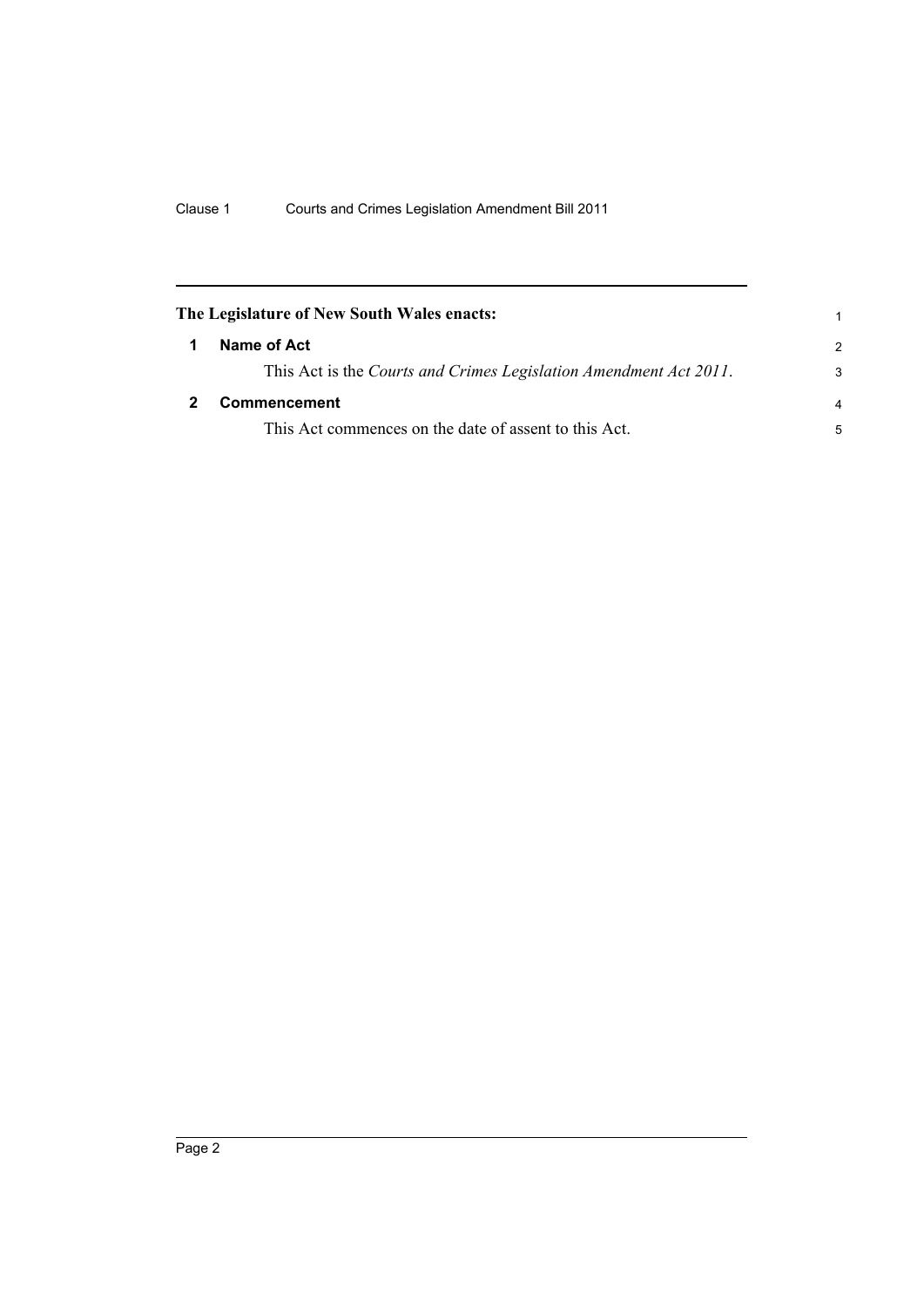Amendment of legislation and the state of the Schedule 1 Schedule 1

<span id="page-8-0"></span>

|       | <b>Schedule 1</b>       |     | <b>Amendment of legislation</b>                                                                                                                                                                               | 1                    |
|-------|-------------------------|-----|---------------------------------------------------------------------------------------------------------------------------------------------------------------------------------------------------------------|----------------------|
| 1.1   |                         |     | <b>Criminal Procedure Act 1986 No 209</b>                                                                                                                                                                     | $\overline{2}$       |
| [1]   |                         |     | Section 267 Maximum penalties for Table 1 offences                                                                                                                                                            | 3                    |
|       |                         |     | Insert ", subject to this section," after "offence is" in section 267 (3).                                                                                                                                    | 4                    |
| [2]   | <b>Section 267 (4)</b>  |     |                                                                                                                                                                                                               | 5                    |
|       | Omit the subsection.    |     |                                                                                                                                                                                                               | 6                    |
| $[3]$ | <b>Section 267 (4A)</b> |     |                                                                                                                                                                                                               | 7                    |
|       |                         |     | Omit "12 months". Insert instead "2 years".                                                                                                                                                                   | 8                    |
| [4]   |                         |     | Section 268 Maximum penalties for Table 2 offences                                                                                                                                                            | 9                    |
|       |                         |     | Omit section 268 (2). Insert instead:                                                                                                                                                                         | 10                   |
|       | (2)                     |     | The maximum fine that the Local Court may impose for the<br>following offences is:                                                                                                                            | 11<br>12             |
|       |                         | (a) | for an offence under section 35A (2), 49A, 56, 58, 59, 59A,<br>60 (1), 60A (1), 60B, 60C, 60E (1) and (4), 61, 61L, 61N<br>or 610 (1) or (1A) of the <i>Crimes Act 1900</i> —50 penalty<br>units,             | 13<br>14<br>15<br>16 |
|       |                         | (b) | for an offence listed in Part 2 or 3 of Table 2 to Schedule 1<br>(other than an offence under section 154A of the Crimes<br>Act 1900):                                                                        | 17<br>18<br>19       |
|       |                         |     | (i)<br>50 penalty units, or                                                                                                                                                                                   | 20                   |
|       |                         |     | if the value of any property, amount of money or<br>(ii)<br>reward concerned does not exceed \$2,000-<br>20 penalty units,                                                                                    | 21<br>22<br>23       |
|       |                         | (c) | for an offence under section 154A of the Crimes Act<br>$1900 - 50$ penalty units,                                                                                                                             | 24<br>25             |
|       |                         | (d) | for an offence under section 93G, 93H or 93I of the Crimes<br><i>Act 1900</i> —50 penalty units,                                                                                                              | 26<br>27             |
|       |                         | (e) | for an offence under section 7, 7A, 36, 43, 44A, 50, 50AA,<br>50A (1), 51 (1) or (2), 51A, 51BA, 51D (1), 51E, 58 (2),<br>62, 63, 64, 66, 70, 71A, 72 (1) or 74 of the Firearms Act<br>1996–50 penalty units, | 28<br>29<br>30<br>31 |
|       |                         | (f) | for an offence under section 7, 20, 23 (1), 23A (1), 25A (1),<br>31 or 34 of the Weapons Prohibition Act 1998-<br>100 penalty units,                                                                          | 32<br>33<br>34       |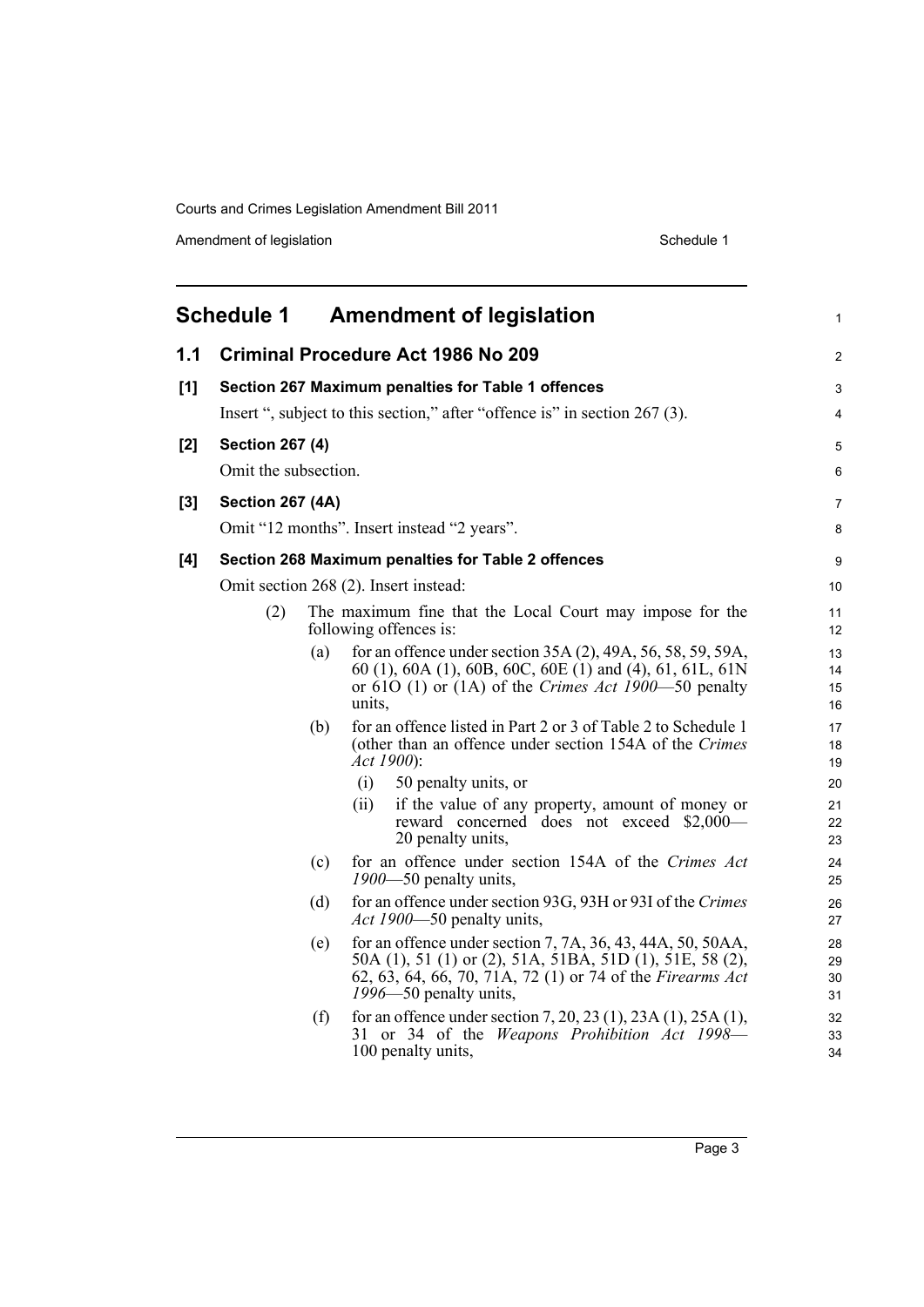Schedule 1 Amendment of legislation

|                                 | (g) | for an offence under section 13 of the Crimes (Domestic<br>and Personal Violence) Act 2007 or section 545AB or<br>562AB of the <i>Crimes Act 1900</i> —50 penalty units,                                           | $\mathbf{1}$<br>$\overline{2}$<br>3 |
|---------------------------------|-----|--------------------------------------------------------------------------------------------------------------------------------------------------------------------------------------------------------------------|-------------------------------------|
|                                 | (h) | for an offence under section 100 (1) of the Rural Fires Act<br>$1997 - 100$ penalty units,                                                                                                                         | 4<br>5                              |
|                                 | (i) | for an offence under section 578C (2A) of the Crimes Act<br>1900—in the case of an individual, 100 penalty units or, in<br>the case of a corporation, 200 penalty units,                                           | 6<br>$\overline{7}$<br>8            |
|                                 | (i) | for an offence under section 10 or 20 of the Liens on Crops<br>and Wool and Stock Mortgages Act 1898–50 penalty<br>units.                                                                                          | 9<br>10<br>11                       |
|                                 | (k) | for an offence under Part 2 or 5 (other than section 40 $(2)$ )<br>of the Surveillance Devices Act 2007—in the case of an<br>individual, 100 penalty units or, in the case of a<br>corporation, 200 penalty units, | 12<br>13<br>14<br>15                |
|                                 | (1) | for an offence under section 17 or 18 of the Child<br><i>Registration</i> )<br><i>(Offenders</i><br>Act<br>$2000-$<br>Protection<br>100 penalty units,                                                             | 16<br>17<br>18                      |
|                                 | (m) | for an offence under section 65 of the <i>Electricity Supply</i><br><i>Act 1995</i> —100 penalty units,                                                                                                            | 19<br>20                            |
|                                 | (n) | for an offence under section 66 of the Gas Supply Act<br>$1996 - 100$ penalty units.                                                                                                                               | 21<br>22                            |
| (2AA)                           |     | A fine may be imposed as referred to in subsection (2) for an<br>offence in addition to or instead of any term of imprisonment that<br>may be imposed by law for the offence.                                      | 23<br>24<br>25                      |
| <b>Section 289A Definitions</b> |     |                                                                                                                                                                                                                    | 26                                  |
|                                 |     | Omit the definition of <i>authorised analyst</i> .                                                                                                                                                                 | 27                                  |
| <b>Section 289A</b>             |     |                                                                                                                                                                                                                    | 28                                  |
| Insert in alphabetical order:   |     |                                                                                                                                                                                                                    | 29                                  |
|                                 |     | <i>authorised classifier</i> means any person, or person of a class,<br>prescribed by the regulations for the purposes of this definition.                                                                         | 30<br>31                            |
|                                 |     | seized material, in relation to proceedings for a child abuse<br>material offence, means material:                                                                                                                 | 32<br>33                            |
|                                 | (a) | that came into the possession of a police officer in the<br>course of the exercise of functions as a police officer, and                                                                                           | 34<br>35                            |
|                                 | (b) | some of which is alleged child abuse material that is the<br>subject of the proceedings.                                                                                                                           | 36<br>37                            |
|                                 |     |                                                                                                                                                                                                                    |                                     |

**[5]** 

**[6]**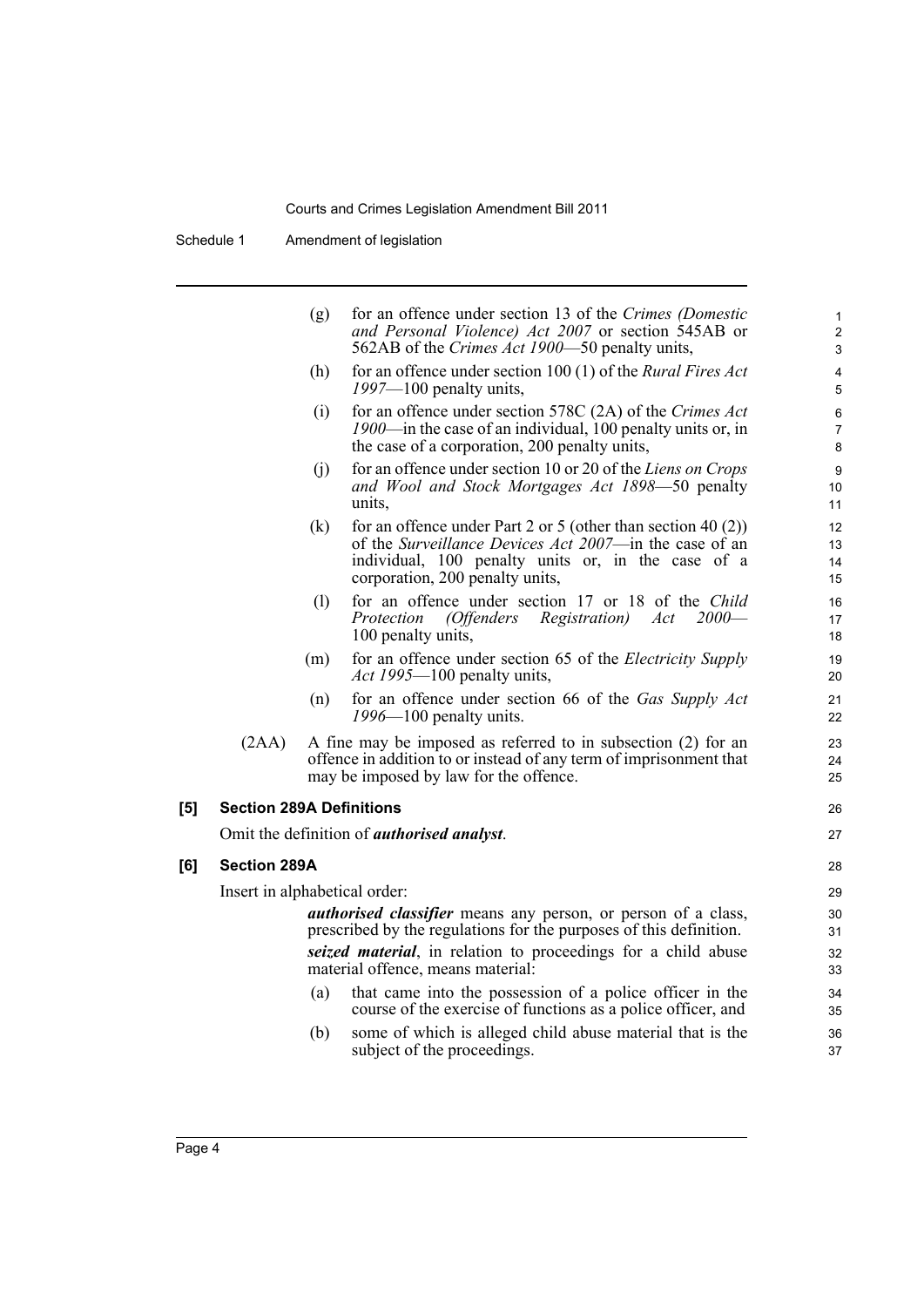Amendment of legislation and the state of the Schedule 1 Schedule 1

|        |                         |                                                                                                                                                                                                     | 2              |
|--------|-------------------------|-----------------------------------------------------------------------------------------------------------------------------------------------------------------------------------------------------|----------------|
|        |                         | Omit section 289B (1). Insert instead:                                                                                                                                                              | 3              |
|        | (1)                     | An authorised classifier may, in connection with any proceedings<br>for a child abuse material offence, conduct an examination of a<br>random sample of seized material.                            | 4<br>5<br>6    |
| [8]    |                         | Section 289B (2), (3), (5) and (8)                                                                                                                                                                  | 7              |
|        |                         | Omit "authorised analyst" wherever occurring.                                                                                                                                                       | 8              |
|        |                         | Insert instead "authorised classifier".                                                                                                                                                             | 9              |
| [9]    | <b>Section 289B (4)</b> |                                                                                                                                                                                                     | 10             |
|        |                         | Omit the subsection. Insert instead:                                                                                                                                                                | 11             |
|        | (4)                     | A certificate of an authorised classifier, that certifies any of the<br>following matters, is admissible in proceedings for a child abuse<br>material offence as evidence of the matters certified: | 12<br>13<br>14 |
|        |                         | that the authorised classifier conducted an examination of<br>(a)<br>a random sample of seized material,                                                                                            | 15<br>16       |
|        |                         | the findings of the authorised classifier as to the nature and<br>(b)<br>content of the random sample.                                                                                              | 17<br>18       |
| $[10]$ | <b>Section 289B (6)</b> |                                                                                                                                                                                                     | 19             |
|        |                         | Omit "child abuse material or alleged child abuse material the subject of the<br>proceedings concerned".                                                                                            | 20<br>21       |
|        |                         | Insert instead "seized material".                                                                                                                                                                   | 22             |
| $[11]$ |                         | Section 299B Determining if there is a protected confidence                                                                                                                                         | 23             |
|        |                         | Insert after section 299B (4):                                                                                                                                                                      | 24             |
|        | (5)                     | This section has effect despite sections 297 and 298.                                                                                                                                               | 25             |
| $[12]$ |                         | Section 305A Subpoenas for production of counselling communications                                                                                                                                 | 26             |
|        | subpoenas".             | Insert "requiring the production of a document recording a counselling<br>communication (within the meaning of section 296)" after "service of                                                      | 27<br>28<br>29 |
| $[13]$ | <b>Section 305A</b>     |                                                                                                                                                                                                     | 30             |
|        |                         | Omit "involving a prescribed sexual offence".                                                                                                                                                       | 31             |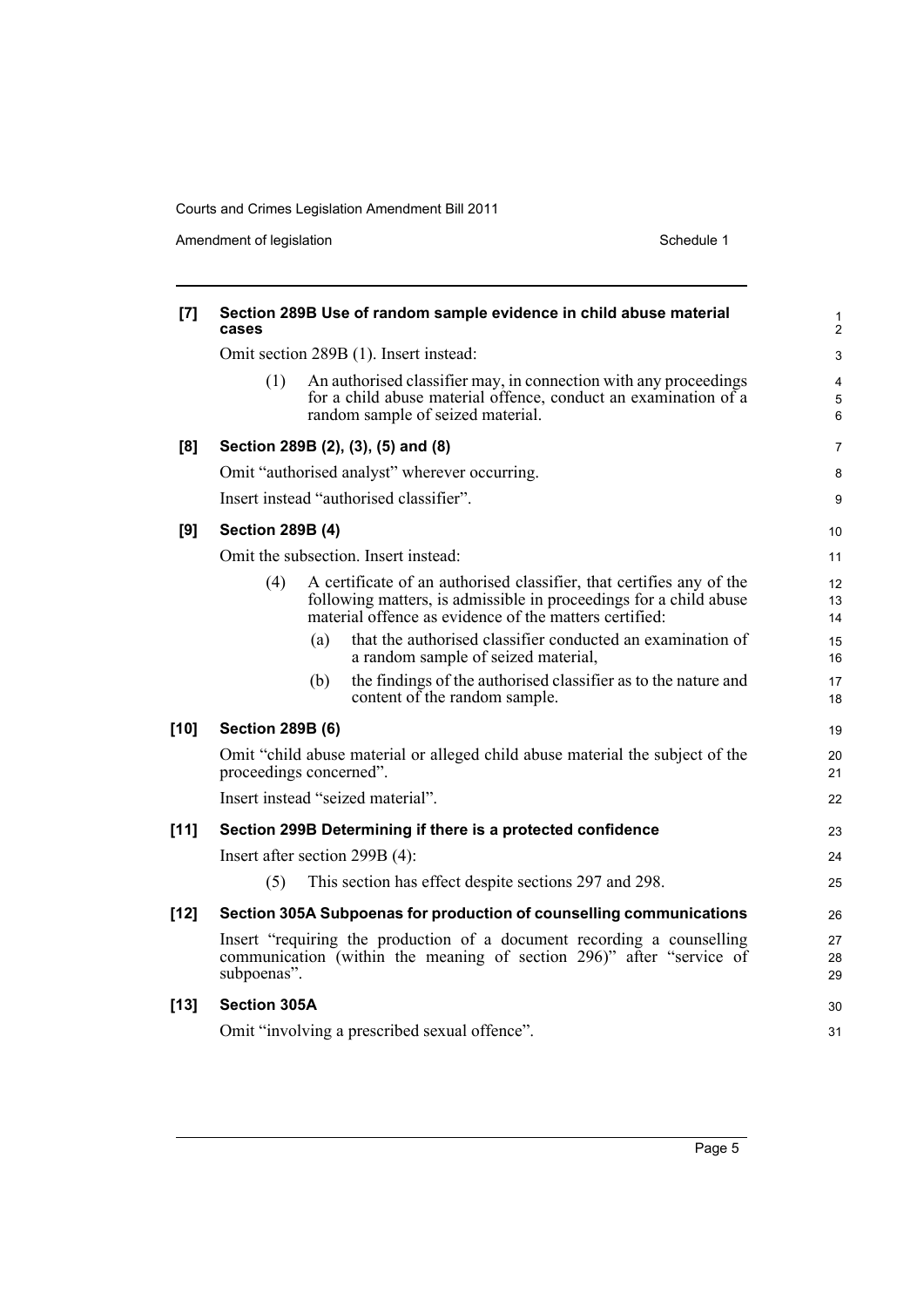Schedule 1 Amendment of legislation

| $[14]$ |                                                       | Schedule 1 Indictable offences triable summarily                                                                                                                                                                                                                                                                                                                | 1                                |
|--------|-------------------------------------------------------|-----------------------------------------------------------------------------------------------------------------------------------------------------------------------------------------------------------------------------------------------------------------------------------------------------------------------------------------------------------------|----------------------------------|
|        |                                                       | Insert after clause 18 in Table 1:                                                                                                                                                                                                                                                                                                                              | $\overline{c}$                   |
|        | <b>18AA</b>                                           | <b>Conveyancers Licensing Act 2003</b>                                                                                                                                                                                                                                                                                                                          | 3                                |
|        |                                                       | An offence under section 152 of the Conveyancers Licensing<br>Act 2003 where the amount of money in respect of which the<br>offence is charged exceeds \$5,000 or an offence under<br>section 153 of that Act where the account in respect of which the<br>offence is charged relates to an amount that exceeds \$5,000.                                        | 4<br>5<br>6<br>7<br>8            |
| $[15]$ |                                                       | Schedule 1, Table 1                                                                                                                                                                                                                                                                                                                                             | 9                                |
|        |                                                       | Insert after clause 23A:                                                                                                                                                                                                                                                                                                                                        | 10                               |
|        | 23AAA<br>Property, Stock and Business Agents Act 2002 |                                                                                                                                                                                                                                                                                                                                                                 | 11                               |
|        |                                                       | An offence under section 211 of the Property, Stock and Business<br><i>Agents Act 2002</i> where the amount of money in respect of which<br>the offence is charged exceeds \$5,000 or an offence under<br>section 212 of that Act where the account in respect of which the<br>offence is charged relates to an amount that exceeds \$5,000.                    | 12<br>13<br>14<br>15<br>16       |
| $[16]$ |                                                       | Schedule 1, Table 2                                                                                                                                                                                                                                                                                                                                             | 17                               |
|        |                                                       | Insert after clause 10C:                                                                                                                                                                                                                                                                                                                                        | 18                               |
|        | 10D                                                   | <b>Conveyancers Licensing Act 2003</b>                                                                                                                                                                                                                                                                                                                          | 19                               |
|        |                                                       | An offence under section 152 of the Conveyancers Licensing<br><i>Act 2003</i> where the amount of money in respect of which the<br>offence is charged does not exceed \$5,000 or an offence under<br>section 153 of that Act where the account in respect of which the<br>offence is charged relates to an amount that does not<br>exceed \$5,000.              | 20<br>21<br>22<br>23<br>24<br>25 |
|        | 10E                                                   | Property, Stock and Business Agents Act 2002                                                                                                                                                                                                                                                                                                                    | 26                               |
|        |                                                       | An offence under section 211 of the Property, Stock and Business<br><i>Agents Act 2002</i> where the amount of money in respect of which<br>the offence is charged does not exceed \$5,000 or an offence<br>under section 212 of that Act where the account in respect of<br>which the offence is charged relates to an amount that does not<br>exceed \$5,000. | 27<br>28<br>29<br>30<br>31<br>32 |
| $[17]$ |                                                       | Schedule 2 Savings, transitional and other provisions                                                                                                                                                                                                                                                                                                           | 33                               |
|        |                                                       | Insert at the end of clause $1(1)$ :                                                                                                                                                                                                                                                                                                                            | 34                               |
|        |                                                       | Courts and Crimes Legislation Amendment Act 2011                                                                                                                                                                                                                                                                                                                | 35                               |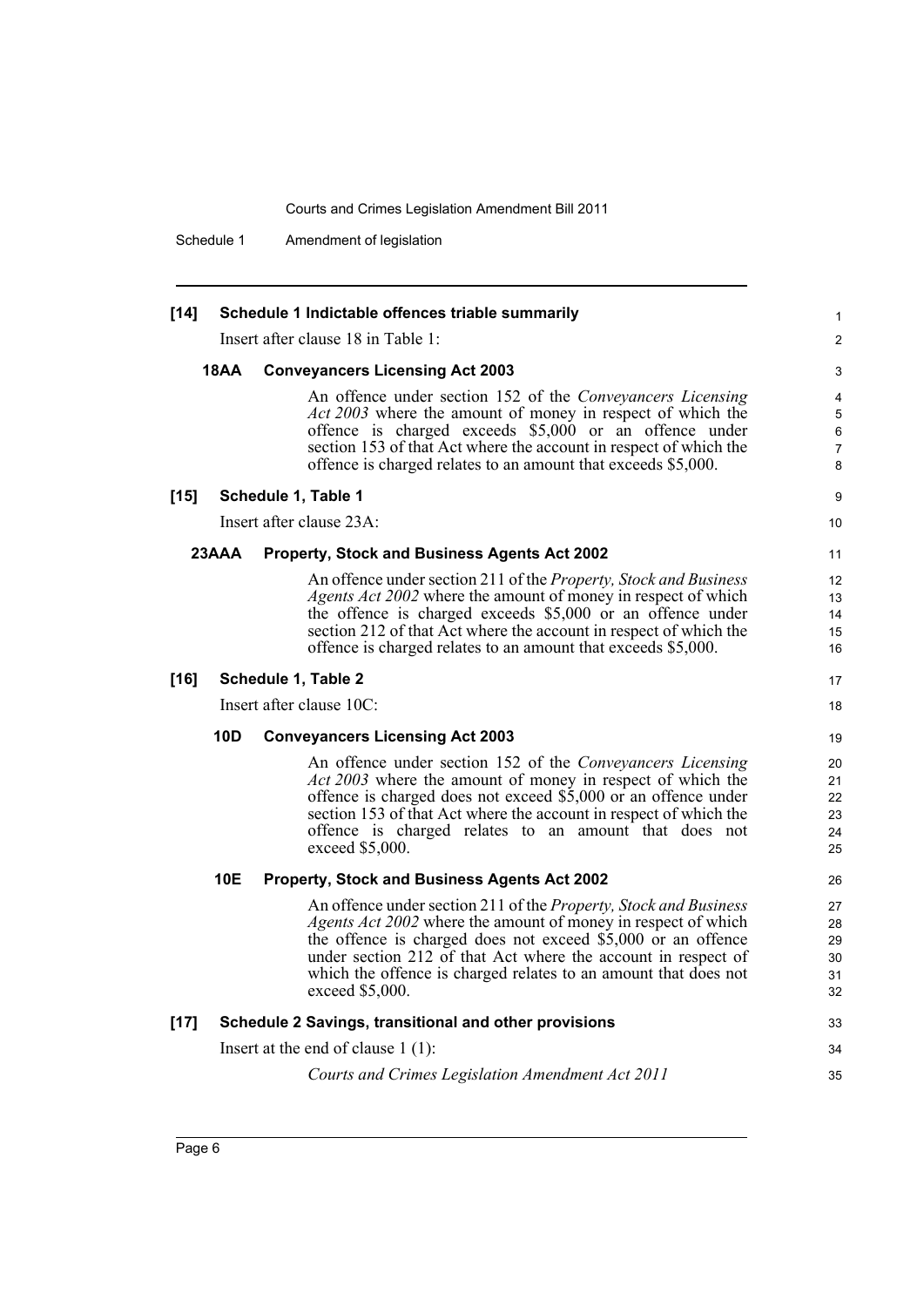Amendment of legislation New York 1999 and the Schedule 1 Amendment of legislation Schedule 1

#### **[18] Schedule 2** Insert at the end of the Schedule with appropriate Part and clause numbers: **Part Provisions consequent on enactment of Schedule 1.1 to Courts and Crimes Legislation Amendment Act 2011 Changes in respect of Schedule 1 offences** (1) An amendment made to section 267 or 268 by the *Courts and Crimes Legislation Amendment Act 2011* applies only in respect of an offence that is committed, or alleged to have been committed, on or after the commencement of the amendment. (2) An amendment made to Schedule 1 by the *Courts and Crimes Legislation Amendment Act 2011* extends to an offence that was committed, or alleged to have been committed, before the commencement of the amendment unless the accused person has been committed for trial or sentence before that commencement. **Use of random sample evidence** (1) The amendments made to Part 4A of Chapter 6 by the *Courts and Crimes Legislation Amendment Act 2011* extend to proceedings instituted or partly heard before the commencement of the amendments, which were not finally disposed of before that commencement. (2) Accordingly, that Part as so amended extends to offences under Division 15A of Part 3 of the *Crimes Act 1900* alleged to have been committed before the commencement of the amendments to Part 4A of Chapter 6. **1.2 Criminal Procedure Regulation 2010 Clause 27A** Insert after clause 27: **27A Authorised classifiers** For the purposes of the definition of *authorised classifier* in section 289A of the Act, members of the NSW Police Force who have undertaken training in the classification of child abuse material that is conducted or arranged by the NSW Police Force are prescribed as authorised classifiers. 1 2 3 4 5 6 7 8 9 10 11 12 13 14 15 16 17 18 19 20 21 22 23 24 25 26 27 28 29 30 31 32 33 34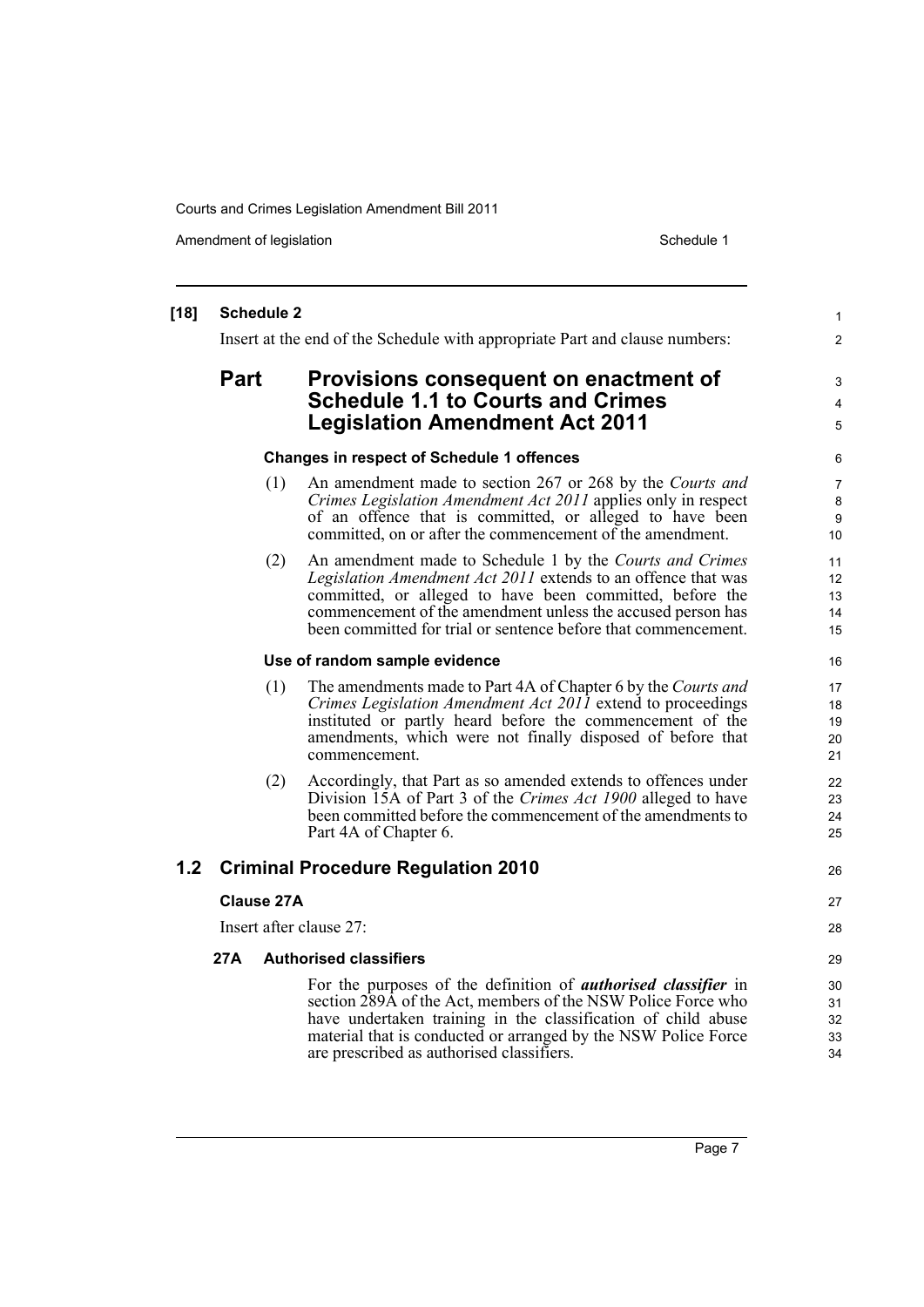Schedule 1 Amendment of legislation

| 1.3 |                                |     | Director of Public Prosecutions Act 1986 No 207                                                                                                                                                                                                                                                                                                                                            | 1                                      |
|-----|--------------------------------|-----|--------------------------------------------------------------------------------------------------------------------------------------------------------------------------------------------------------------------------------------------------------------------------------------------------------------------------------------------------------------------------------------------|----------------------------------------|
| [1] |                                |     | Section 36 Savings and transitional provisions                                                                                                                                                                                                                                                                                                                                             | 2                                      |
|     | Insert after section $36(8)$ : |     |                                                                                                                                                                                                                                                                                                                                                                                            | 3                                      |
|     | (9)                            |     | The amendments made to this Act by the Courts and Crimes<br>Legislation Amendment Act 2011:                                                                                                                                                                                                                                                                                                | 4<br>5                                 |
|     |                                | (a) | extend to the person holding the office of Director<br>immediately before the day on which the Bill for the<br>Courts and Crimes Legislation Amendment Act 2011 was<br>first introduced into Parliament, and                                                                                                                                                                               | 6<br>7<br>8<br>9                       |
|     |                                | (b) | do not apply to or in respect of any person who ceased to<br>hold office as Director before that day.                                                                                                                                                                                                                                                                                      | 10<br>11                               |
| [2] | <b>Section 37 Regulations</b>  |     |                                                                                                                                                                                                                                                                                                                                                                                            | 12                                     |
|     |                                |     | Insert at the end of section $37(3)$ :                                                                                                                                                                                                                                                                                                                                                     | 13                                     |
|     |                                |     | Courts and Crimes Legislation Amendment Act 2011                                                                                                                                                                                                                                                                                                                                           | 14                                     |
| [3] |                                |     | <b>Schedule 1 Provisions relating to Senior Officers</b>                                                                                                                                                                                                                                                                                                                                   | 15                                     |
|     |                                |     | Omit clause $10(1)(a)$ and (b). Insert instead:                                                                                                                                                                                                                                                                                                                                            | 16                                     |
|     |                                | (a) | section 3 of that Act applies to a person who vacated the<br>office of Director under clause $4(1)(c)$ after serving as<br>Director for not less than 5 years, and                                                                                                                                                                                                                         | 17<br>18<br>19                         |
|     |                                | (b) | section 4 of that Act applies to a person who ceased to hold<br>office as Director after having attained the age of 60 years<br>and serving as Director for not less than 10 years as if a<br>reference to having attained the age of 72 years and retired<br>were a reference to having vacated office under<br>clause $4(1)(c)$ , and                                                    | 20<br>21<br>22<br>23<br>24<br>25       |
|     |                                | (c) | section 5 of that Act applies to a person who held office as<br>Director as if a reference in section $5(2)$ to having attained<br>the age of 72 years and then retired were a reference to<br>having vacated office under clause $4(1)(c)$ (regardless of<br>whether the person's term of office would have expired<br>before the person could have attained the age of 72 years),<br>and | 26<br>27<br>28<br>29<br>30<br>31<br>32 |
|     |                                | (d) | section 6 of that Act applies to a person who died while<br>holding office as Director as if a reference in section $6(5)$<br>to having attained the age of 72 years and then retired and<br>died were a reference to having vacated office under<br>clause $4$ (1) (c) and died (regardless of whether the                                                                                | 33<br>34<br>35<br>36<br>37             |